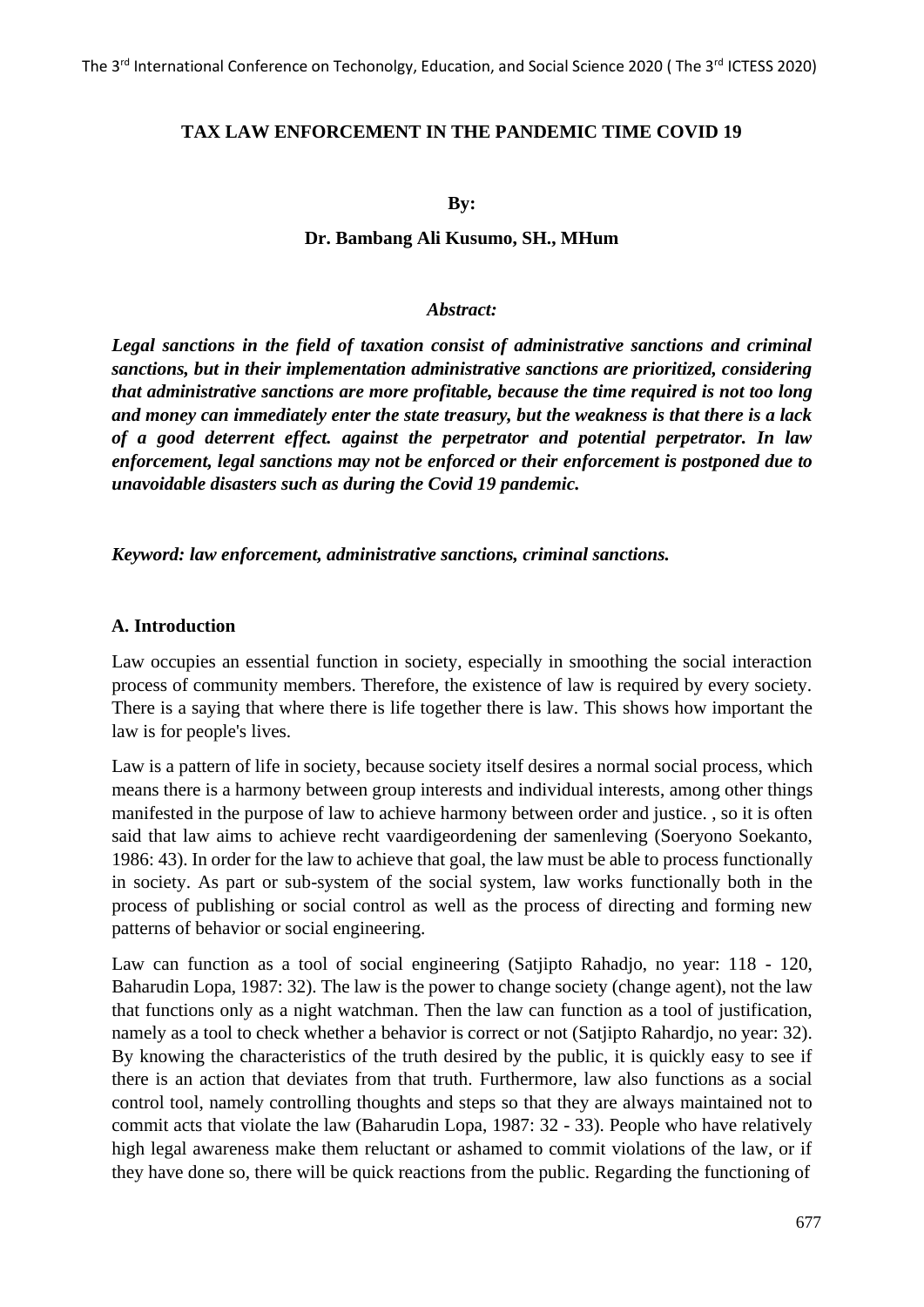the law in society, the problem that stands out is whether the law can actually be applied and utilized by the community. For this reason, the law is required to be really valid juridically, philosophically and sociologically.

Law grows, lives and develops in society. Law is a means of creating order and tranquility for peace in the lives of fellow citizens. Law grows and develops when the community members themselves realize the meaning of law in their life. The purpose of law is to achieve peace in society. Therefore, in addition to the law protecting human interests, it is also to prevent and subsequently resolve conflicts or disputes that occur in society.

During the Covid 19 pandemic, tax law enforcement experienced several obstacles or obstacles. This happens because many activities of individuals and legal entities do not go as expected, they should work to produce something, but because there are many daysoff so that individuals and legal entities do not work properly, so that they do not produce anything. The period of the Covid 19 pandemic starting in March 2020 until now has no signs of ending. During this pandemic, there was a negative impact on national economic conditions. This is indicated by declining economic growth and increasing poverty in Indonesia. Many companies experience constraints in their production, this has resulted in a significant decrease in the company's income, in the end there are efforts to reduce labor or termination of employment (PHK). The next impact is that the effort to pay taxes which is the company's obligation has problems. The Taxation Law has regulated the sanctions for taxpayers who do not pay taxes. Furthermore, what about conditions like this (a disaster that has hit our country and even the whole world) for companies or individuals who are unable to pay taxes? will be given sanctions as in the Taxation Law?

# **B. The Position of Sanctions in Law**

The law without sanctions is likened to a bird without wings, so it cannot fly. The law without sanctions has no power. Legal sanctions must be enforceable (Rochmat Soemitro, 1987). In civil law there is a compelling law (dwingend recht) and there is an optional law (relative recht). However, once elected, it will bind both parties as law. Thus it can be said that the function of sanctions in law is to give authority to the law and force people to obey the law. Sanctions in public law, including tax law, are the main means of compelling a person to comply with statutory provisions. Paying taxes is an obligation for citizens in the context of participating in financing development in order to create common welfare. Citizens who already have a high level of legal awareness in the sense that they have behaved in accordance with the law or (legal behavior) (Soerjono Soekanto, 1982: 159) or understand the function of taxes, understand the impact of taxes on both society and individuals, will voluntarily and discipline to pay taxes without any coercion. But there are not many people, so the government needs to provide information or counseling a lot to the public about the importance of taxes, so as to increase awareness of paying taxes. In addition, there still need to be sanctions and coercive means that can be used to force taxpayers who do not comply with the applicable laws and regulations. For citizens (taxpayers) who are afraid of sanctions, they will comply with applicable regulations or not commit a crime. However, there are other factors that cause community members to comply with applicable regulations or laws. These factors are due to the calculation of profit and loss (obeying the law is more profitable), because there is a goal to maintain good relations between human beings or with the authorities, because the law is in accordance with conscience, because of certain pressures (Soerjono Soekanto, 1985 : 19). In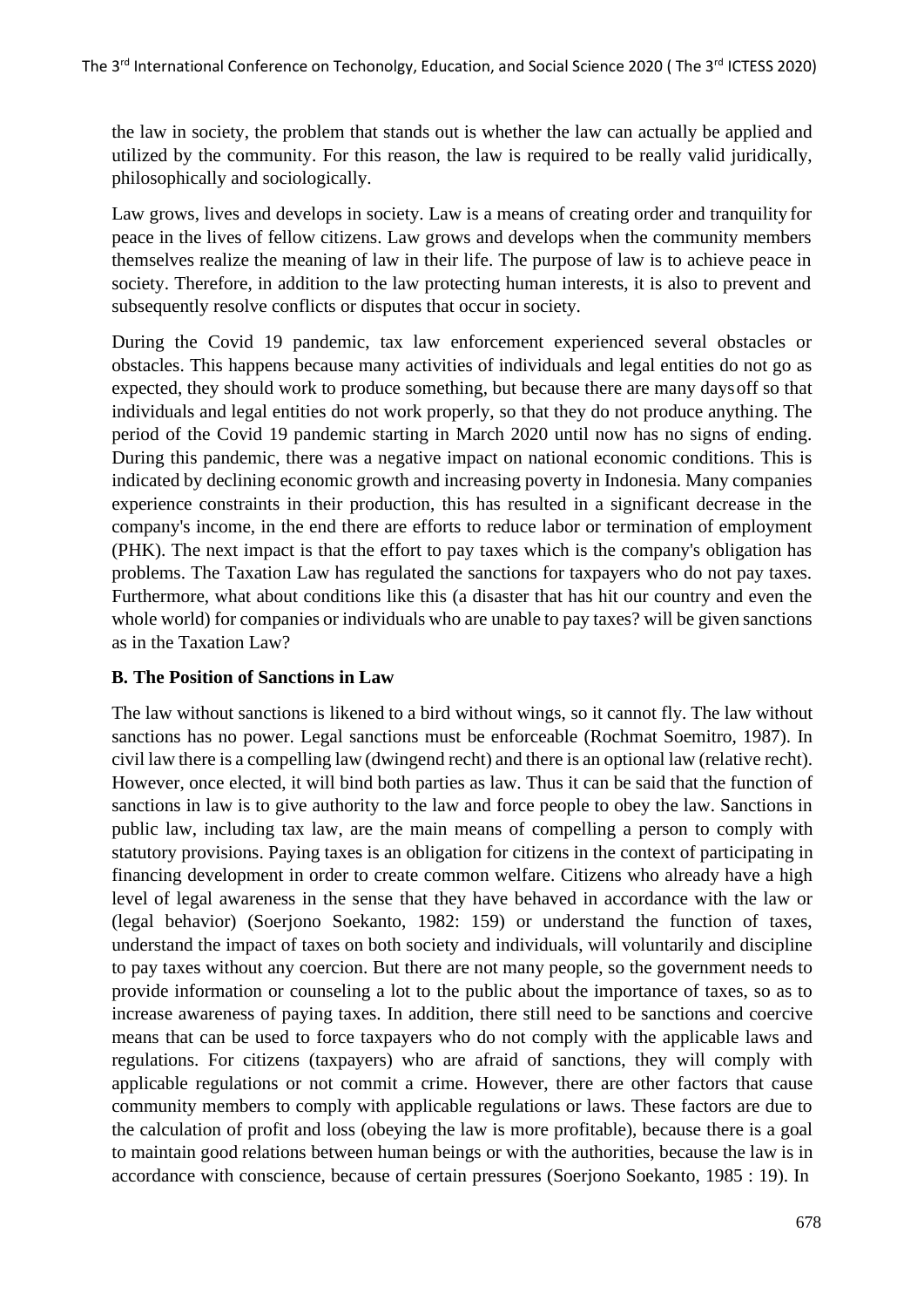line with the description above, according to Herbert Kelman, the motives of people who are obedient to tax regulations or are willing to pay taxes are as follows (Djamaludin Antjok, 1995: 8-11):

1. Fear of being punished (compliance),

2. Encouraged because of pleasure and respect for government officials, especially tax officials (identification);

3. There is an awareness that taxes are indeed useful for themselves and the wider community (internalization).

From the description above, it shows that sanctions are not the only means or means for citizens to comply with laws or regulations, but there are still other tools or means or motives that allow citizens to obey the law. However, sanctions are the only means or means of frightening certain people or the crowd (preventie speciale and preventie general) from committing crimes and to educate or correct people who have indicated that they like to commit crimes, so that they become good character. so that it benefits the community (Wirjono Prodjodikoro, 1989: 18).

Then to what extent the sanctions can limit the occurrence of crimes or in other words whether the sanctions have the maximum effectiveness. According to Djamaludin Antjok whether or not the sanctions or penalties are effective depends on three factors, namely (Djamaludi Antjok, 1995: 9):

1. To what extent is the probability that people will be caught if they have committed a crime, the more likely they are to be caught, the less courage they will have to commit a crime.

2. How big is the punishment if caught. The greater or heavier the punishment, the less courage to commit a crime.

3. Legal certainty. The more there is legal certainty, the less courage there is to commit crimes.

Meanwhile, according to Soerjono Soekanto, to assess the effectiveness of sanctions, three characteristics are proposed, namely (Soerjono Soekanto, 1985: 82):

- 1. The characteristic of the threat or reward;
- 2. Characteristics of legal subjects subject to sanctions;
- 3. Characteristics of behavior or attitudes that must be controlled.

#### **C. Legal Sanctions in the Taxation Sector**

In the framework of law enforcement, taxation legislation also regulates sanctions. The existence of this sanction provision is to prevent acts that violate the applicable provisions whether carried out by taxpayers, tax officers or third parties. Taxes are a major source of funds for development. Therefore, in order to prevent crimes in the field of taxation, it is necessary to have sanctions so that leakage from this sector can be avoided. The use or imposition of sanctions is not the only best way, but at least it will be able to influence or make aware of taxpayers, tax officials or third parties who have done wrong or deliberately committed acts that deviate from the applicable law.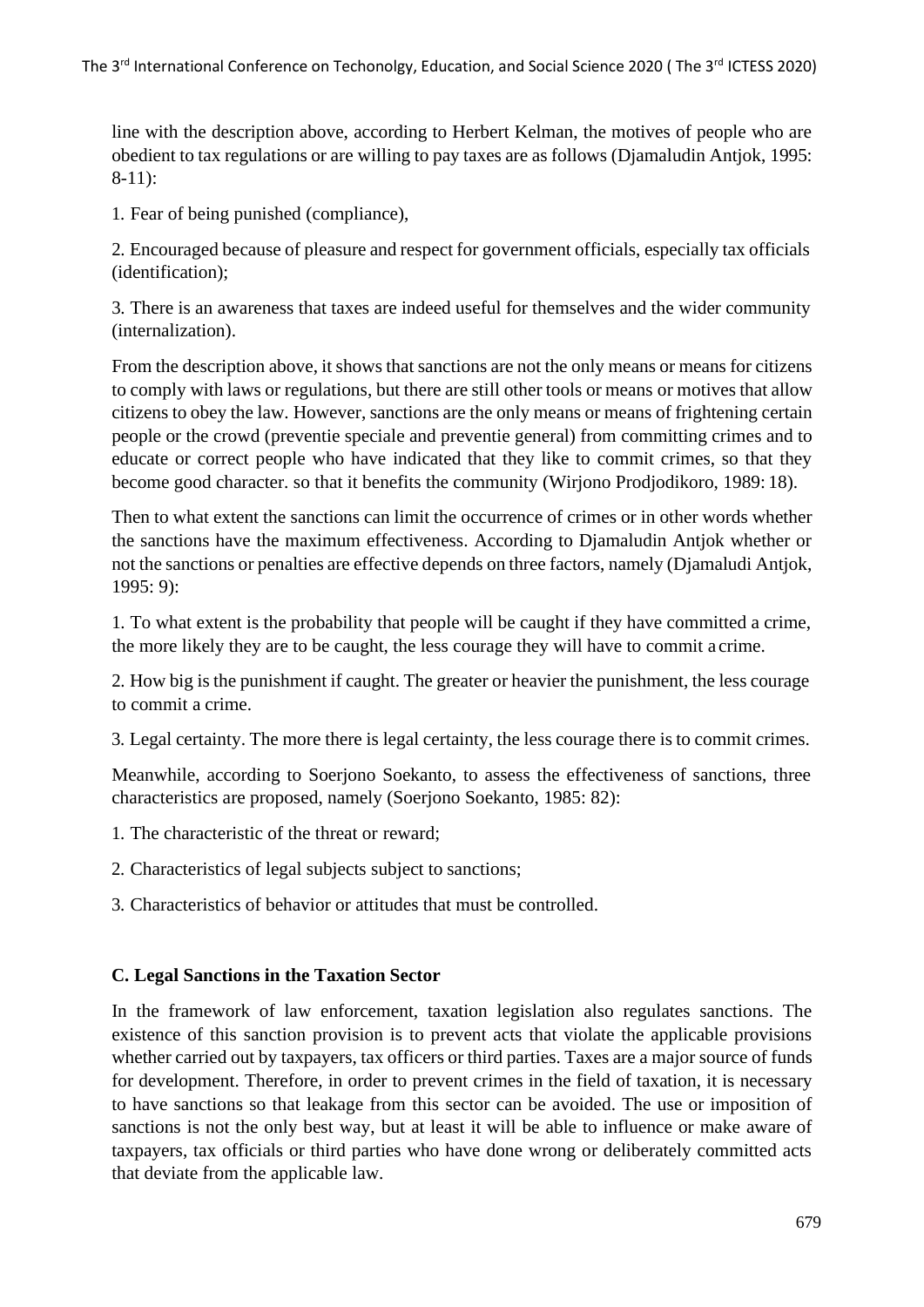Based on Law No. 28 of 2007 concerning the third amendment to law no. 6 of 1983 concerning general provisions and procedures for taxation and the Law on Land and Building Tax and the Law on Stamp Duty, there are two sanctions in the field of taxation, namely administrative sanctions and criminal sanctions. Administrative sanctions are the payment of losses to the state, especially those in the form of fines, interest and increases. Meanwhile, criminal sanctions are the last tool or legal bastion used by fiscus so that legal norms are obeyed (Mardiasmo, 1992: 21). As part of administrative law, tax laws contain more administrative sanctions than criminal sanctions. Administrative sanctions are the authority of tax administration and are imposed by the Directorate General of Taxes, while criminal sanctions are the authority of a criminal court and are imposed by a criminal judge, if the judge has the belief that the perpetrator is truly proven guilty of a criminal act.

#### Administrative Sanctions

Administrative sanctions are the payment of losses in the form of money to the state. There are three types of tax administration sanctions that can be imposed on taxpayers in accordance with the tax law, namely in the form of fines, interest and tax increases.

1. Administrative fines

a. If the notification letter (SPT) is not delivered or is not delivered according to the specified time, namely:

1). For periodic notification (SPT), not later than twenty days after the end of the tax period.

2). For annual notification (SPT), not later than three months after the end of the tax year.

3). For an annual income tax return (SPT) for corporate taxpayers, no later than four months after the end of the tax year.

Against this matter, the administrative sanction is imposed in the form of a fine of Rp. 500,000.00 (five hundred thousand rupiah) for the value added tax period tax return, Rp. 100,000.00 (one hundred thousand rupiah) for other period tax return, Rp.1,000,000.00 (one million rupiah ) for the annual income tax return for corporate taxpayers and IDR 100,000.00 (one hundred thousand rupiah) for the annual tax return for personal income tax (Article 7 of Law No. 28 of 2007).

b. Taxpayers can correct the SPT on their own accord by submitting a written statement after the tax period or the last tax year, provided that the Director General of Taxes has not conducted an investigation (even though he has conducted an audit), that is accompanied by payment of the underpayment of the amount of tax actually owed along with administrative sanctions in the form of fines. in the amount of 150% (one hundred and fifty percent) of the amount of underpaid tax (Article 8 paragraph (3) Law No. 28 of 2007).

c. Taxes payable which at the maturity date of payment are not paid or underpaid, are subject to an administrative fine of 2% a month, which is calculated from the time of maturity to the day of payment for a maximum period of 24 (twenty four) months (Article 11 paragraph ( 3) Law No. 12 of 1994.

d. Taxpayers who do not submit a tax object notification (SPOK) within 30 (thirty) days after the date of receipt of the SPOK and after being reminded in writing through a warning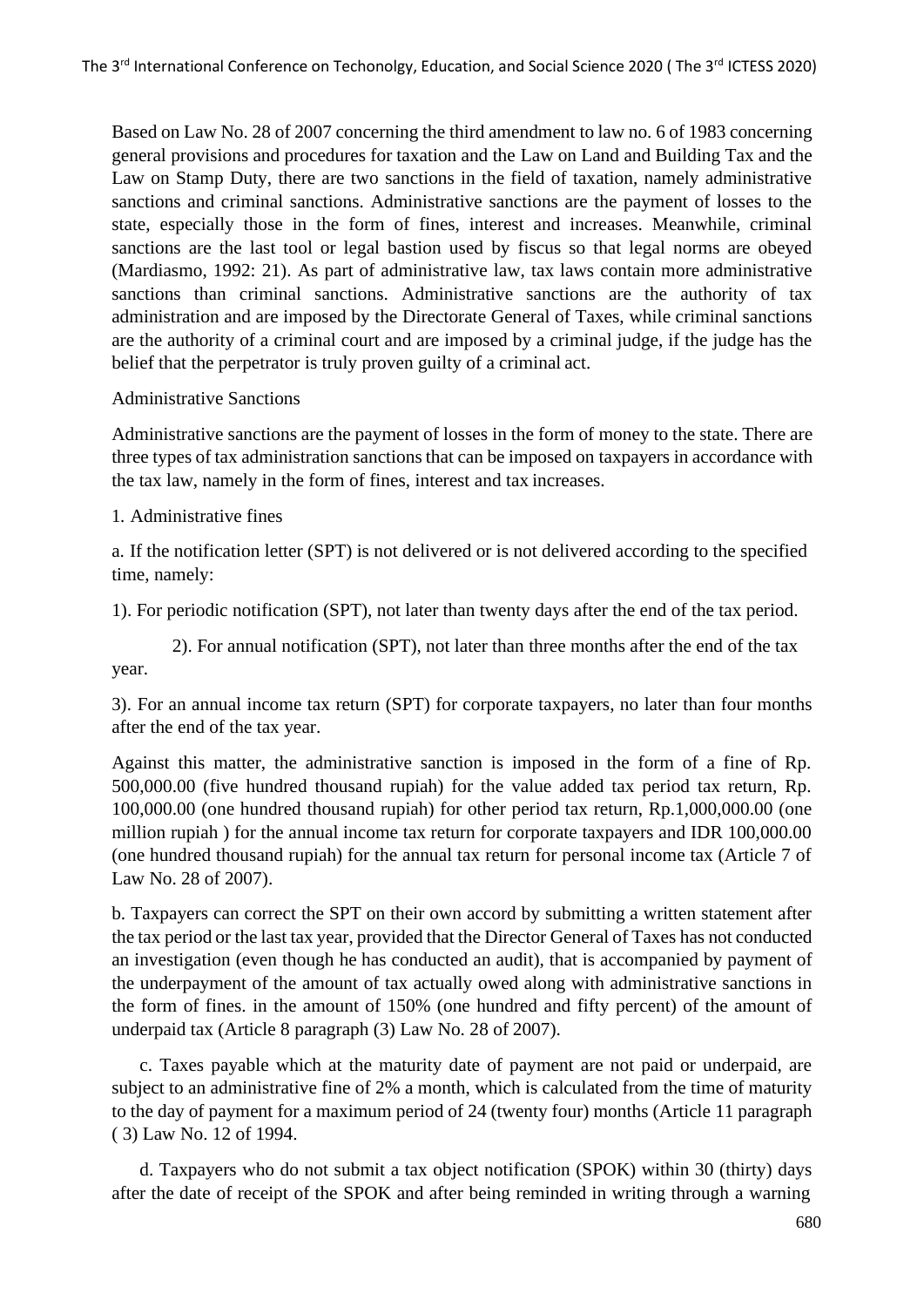letter, will be subject to an administrative fine of 25% calculated from the tax principal (Article 10 paragraph (2) letter a and paragraph (3) in conjunction with Article 9 paragraph (2) of Law No. 12 of 1994.

e. Taxpayers who fill in the tax object notification letter are not in accordance with the actual situation, namely based on the results of the examination, it turns out that the amount of tax owed is greater than the amount calculated based on the SPOK submitted by the taxpayer. This is subject to an administrative fine of 25% of the outstanding tax difference (Article 10 paragraph (2) letter b and paragraph (4) Law No. 12 of 1994.

f. The document maker or holder is subject to stamp duty but the documents concerned have not paid the stamp duty or are not paid properly. The document holder or maker is subject to an administrative fine of 200% of the unpaid or underpaid stamp duty (Article 8 paragraph (1) of Law No. 13 of 1985). Then the document holder whose stamp duty is not paid or is underpaid must pay the stamp duty owed and the fine by way of later sealing (Article 8 paragraph (2) Law No. 13 of 1985). The name of this article is:

2. Administrative Sanctions in the form of interest

a. Taxpayers whose tax payments are not in accordance with the provisions or are late being paid are subject to administrative sanctions in the form of interest of 2% per month (Article 8 paragraphs(2, 2a), Article 9 paragraphs (2a, 2b), Article 13 paragraph (2), Article 14 paragraph (3) Law No. 28 of 2007.

b. A tax underpayment assessment is still allowed to be issued, plus administrative sanctions in the form of interest of 48% of the amount of tax not paid or underpaid even though five years have passed, in the event that the taxpayer has been convicted of taxation or other criminal acts (Article 13 paragraph (5) , Article 15 paragraph (4) of Law No. 28 of 2007.

Administrative sanctions in the form of interest consist of payment interest, collection interest and stipulated interest (Moeljo Hadi, 1992: 27). Payment interest is interest because tax payments are not made on time and the tax payments are made independently without being issued a bill in the form of a tax bill (STP), tax assessment letter (SKPT). Collection interest is interest because tax payments are billed in the form of STP, SKP and SKPT are not made within the payment deadline. Meanwhile, assessed interest is the interest included in the tax assessment letter as an additional tax principal.

3. Administrative Sanctions in the form of an increase

a. Underpaid taxes that arise as a result of disclosing the incorrect filling of thenotification letter are subject to administrative sanctions in the form of an increase of 50% of the underpaid tax (Article 8 paragraph (5) of Law No. 28 of 2007

b. Is subject to administrative sanctions in the form of an increase of:

1). 50% of the income tax not paid or underpaid in one tax year.

2). 100% of the income tax which is not withheld or under-withheld, not collected or under-collected, not paid or under-paid, and withheld or collected but not or under-paid.

3). 100% of the value added tax for goods and services and sales tax on luxury goods that are not paid or are underpaid.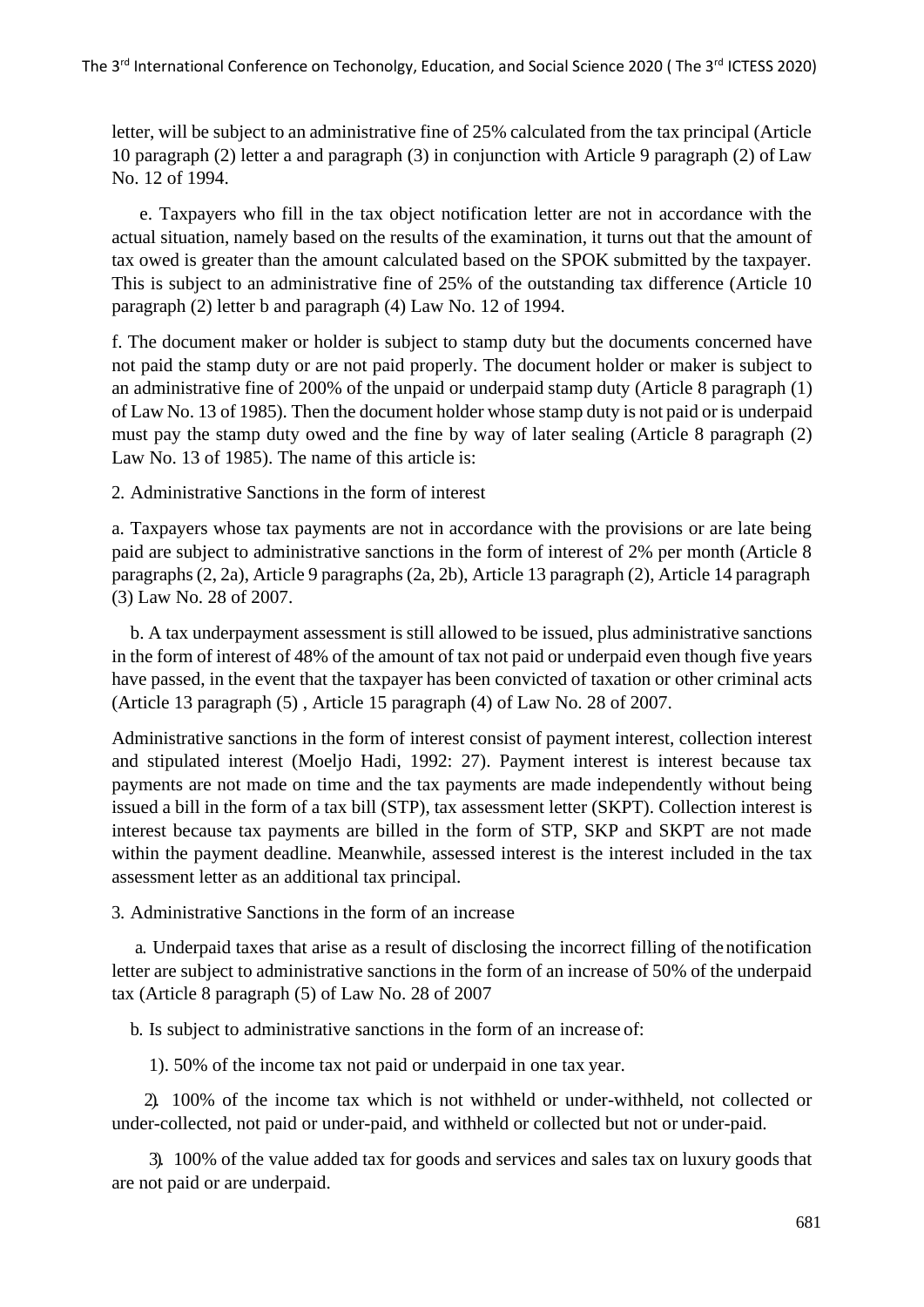This is regulated in Article 13 paragraph (3) of the Law. No. 28 of 2007.

c. Is subject to administrative sanctions in the form of an increase of 100% of the total underpayment of taxes payable in the additional tax underpayment assessment (Article 15 paragraph (2) of Law No. 28 of 2007.

Administrative sanctions in the form of fines, interest and increases are more emphasized for the economic interests of the state, namely so that state revenue from the tax sector can increase. If the application of administrative sanctions stipulated in the articles of the taxation law above is still not effective, then the collection can be carried out based on Law No. 19 of 2000 concerning amendments to Law No. 19 of 1997 concerning tax collection by force in conjunction with the Decree of the Minister of Finance of the Republic of Indonesia No. 608 / KMK.04 / 1994 concerning Tax Collection Implementation Procedures and the appointment of an official authorized to issue a forced letter. If taxpayers object to the amount of administrative sanctions listed on the tax bill (before the forced letter is issued, they can file an objection to the Director General of Taxes(DG of Taxes). Thisis not expressly stated in Article 25 of Law No. 28 of 2007 regarding General Provisions and Tax Procedures. In Article 25 paragraph (1) it is stated that taxpayers can file objections only to the Director General of Taxes on an: tax underpayment assessment letter, additional tax underpayment assessment letter, zero tax assessment letter, tax assessment letter overpayment tax, withholding or collection of tax by third parties based on the provisions of tax laws and regulations, however, in the explanation of Article 25 paragraph (1) of Law No. 28 of 2007 it is stated that: if the taxpayer believes that the amount of loss, the amount of tax and the deduction or tax collection is not as it should be, it is mandatory

tax can file objections to the Director General of Taxes. This is reinforced by Rochmat Soemitro's opinion which states that taxpayers may agree to be used as the basis for tax determination, but do not agree to the amount of fines or additional charges imposed on them. Thus, administrative sanctions can become the object of a dispute between taxpayers and the tax authorities (tax officials). If this happens, the taxpayer has the right to file an objection to the Director General of Taxes. The decision on objection is made by the Director General of Taxes within a period of 12 (twelve) months from the date the objection is received in the form of accepting or partially accepting, or rejecting or increasing the amount of tax payable. If the period has passed and the Director General of Taxes does not make a decision, then the objection is considered granted (Article 26 Law No. 28 of 2007). The effort to resolve objections through this model, according to the author's opinion, is very prone to abuse of authority by tax officers (Fiscus). In the findings of the Legal Task Force, when Gayus Tambunan was still active, he handled 51 tax objection cases, but 40 cases resulted in the defeat of the Directorate General of Taxes (Republika, Friday 23 April 2010). It could be the solution with a compromise between the taxpayer and the tax officer to agree to the objection filed by the taxpayer on the condition that the tax officer will get the amount of money agreed between the taxpayer and the tax officer. When you look at this case, it seems that no one has been harmed, because it is an agreement between the two parties (remember the principle in the agreement). However, if investigated more deeply, this kind of practice will be detrimental to state finances. Even in a tax audit, the amount of tax in the tax assessment letter can be negotiated between taxpayers and individual tax officials. A tax official with the knowledge of his superior can circumcise corporate taxes. The difference in tax funds is then divided between the company and the tax officials(Republika, Friday 26 March 2010). Then if after the decision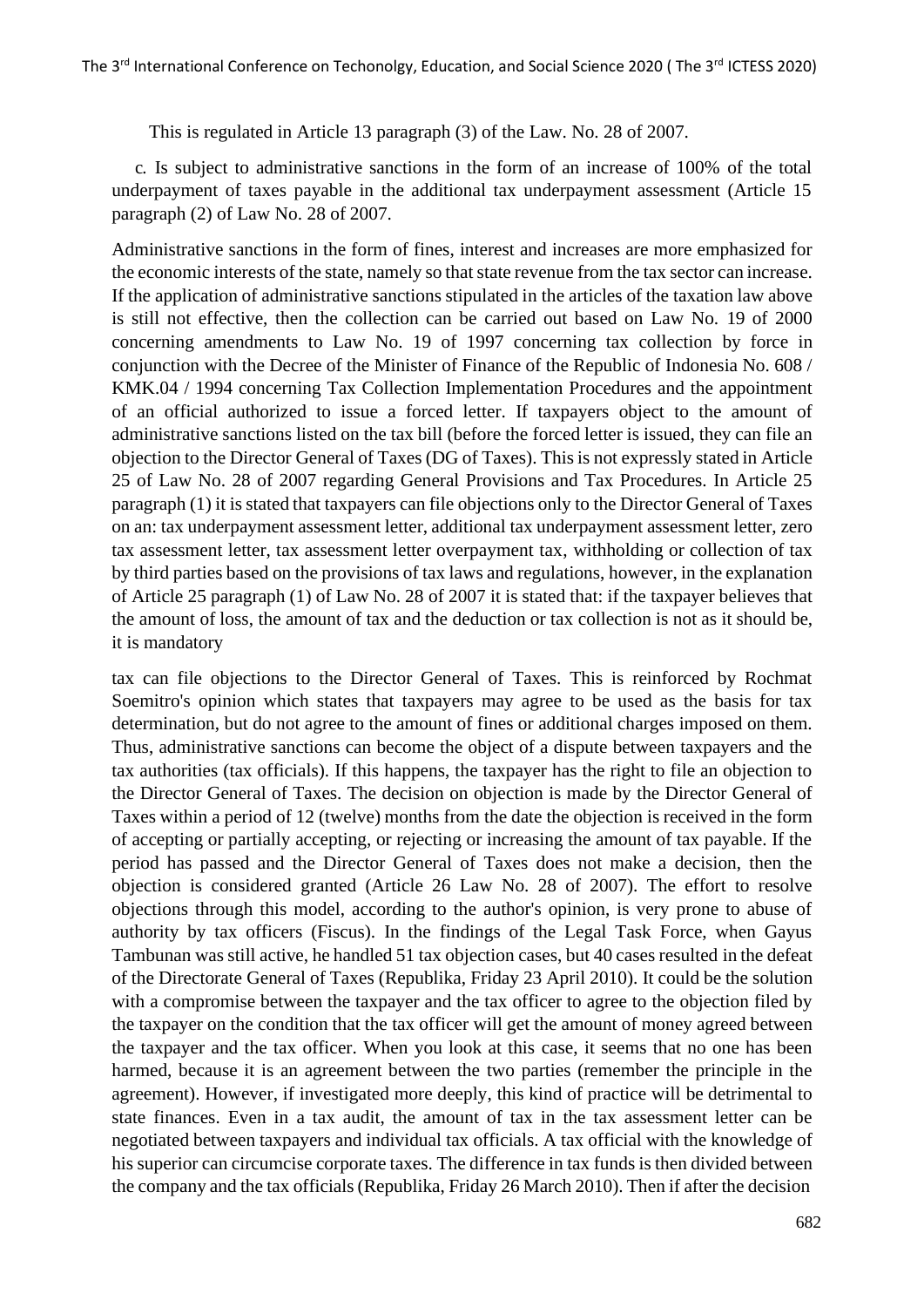on the objection is issued by the Director General of Taxes and the taxpayer still feels object to the decision, the taxpayer can file an appeal. Appeals can be submitted to the Tax Court (Law No. 14 of 2002). The Tax Court, in terms of appeal, only examines and decides disputes over objection decisions, unless otherwise stipulated by the prevailing laws and regulations (Article 31 paragraph (2) of Law No. 14 of 2002). Tax Court is a judicial body that exercises judicial power for taxpayers or tax bearers who seek justice for tax disputes. Dispute resolution efforts

This tax is also very prone to legal mafia. This is because the judges in this court are former officials within the Director General of Taxes who already know a lot about the agreements that have occurred which tend to benefit the taxpayers and tax officials a lot. This is reinforced by the fact that cases handled by tax courts are mostly won by taxpayers. This is all that is disadvantaged is the state.

# Criminal sanctions

In Law No. 28 of 2007 concerning the third amendment to law no. 6 of 1983 concerning General Provisions and Tax Procedures, provisions concerning criminal sanctions in the taxation law are regulated in Articles 38, 39, 39A, 41, 41A, 41B, and 41C. Basically, criminal offenses in the field of taxation are differentiated according to their nature, namely due to negligence and due to deliberate action. The two types of criminal acts are subject to criminal sanctions against taxpayers, tax officers (fiskus) and to third parties.

1. Criminal Sanctions Against Taxpayers

a. Due to his negligence, he did not submit a notification letter (SPT) or submit a notification letter but the contents were incorrect or incomplete or attached information whose contents were incorrect, so that it could cause losses to state revenues and the act was an act after the first act as referred to in article 13 A, is fined at least 1 (one) times the amount of tax payable that is not paid or is underpaid and 2 (two) times the amount of tax payable that is not paid or is underpaid, or is subject to imprisonment for a minimum of 3 (three) months or a maximum of 1 ( one) year (Article 38 of Law No. 28 of 2007).

b. Intentionally not registering to be given an NPWP (Taxpayer Identification Number) or failing to report business to be confirmed as a Taxable Entrepreneur; misuse or use without the right of the NPWP or confirmation of a taxable entrepreneur; does not submit SPT; submit SPT and / or information whose contents are incorrect or incomplete; refuse to carry out the examination as referred to in Article 29; showing false or falsified books, records, or other documents

as if it were true, or did not describe the real situation; does not maintain books or records in Indonesia, does not show or does not lend books, records, or other documents; does not keep books, records, or documents which form the basis of bookkeeping or records and other documents including the results of data processing from bookkeeping that are managed electronically or maintained by an on-line application program in Indonesia as referred to in Article 28 paragraph (11); or not remitting taxes that have been withheld or collected, so as to cause losses to state revenues, shall be punished with imprisonment for a minimum of 6 (six) months and a maximum of 6 (six) years and a fine of at least 2 (two) times the amount of tax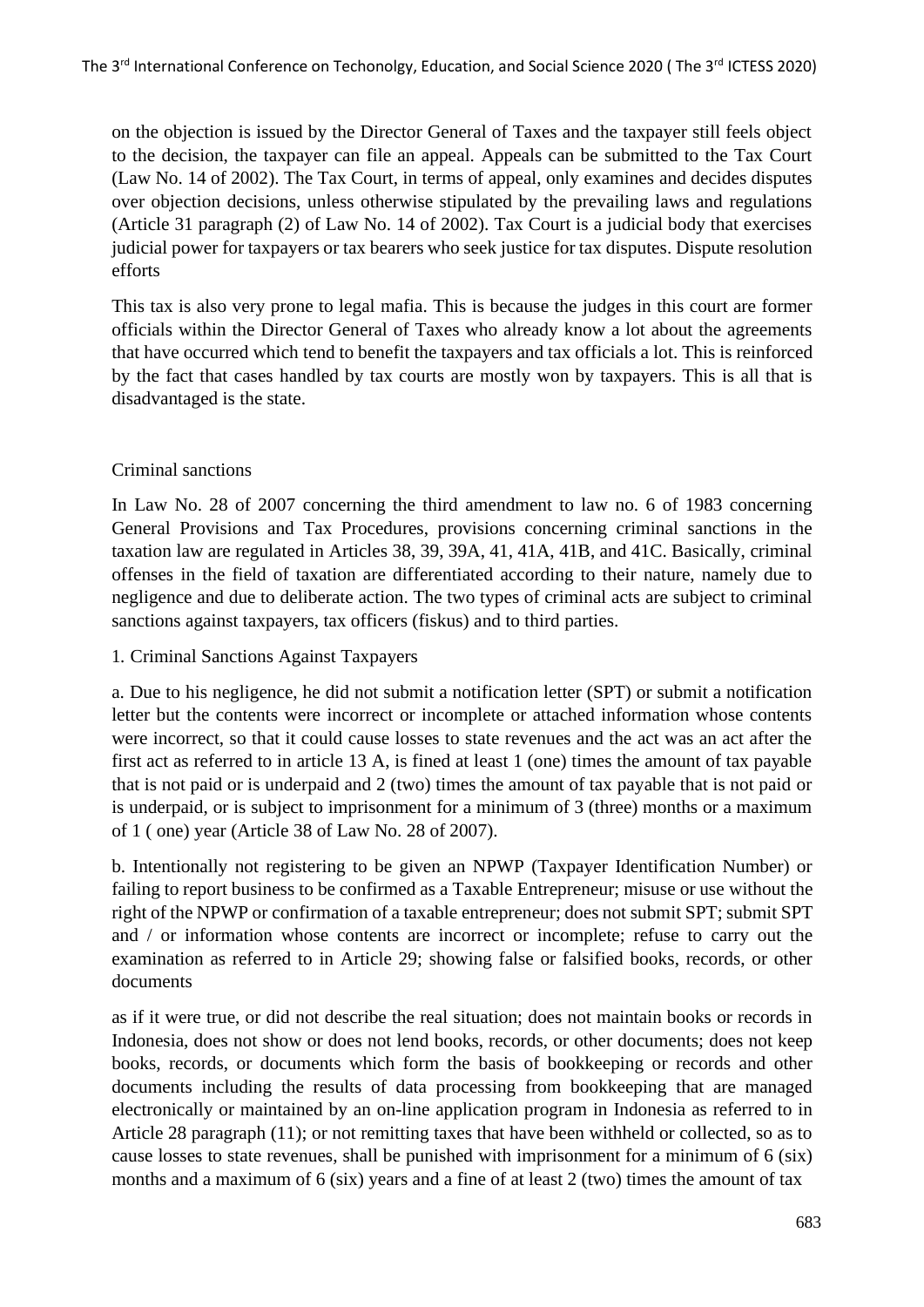payable that is not or underpaid and a maximum of 4 (four) times the unpaid or underpaid tax amount. The threat of punishment becomes 2 (two) times the criminal sanction if someone commits another crime in the field of taxation before 1 (one) year has passed, commencing from the completion of serving imprisonment imposed (Article 39 paragraph (1), (2) Law. 28 of 2007).

c. Everyone deliberately issues and / or uses a tax invoice, proof of tax collection, proof oftax withholding, and / or proof of tax payment that is not based on the actual transaction; or issues a tax invoice but has not been confirmed as a taxable entrepreneur, shall be punished with imprisonment of at least 2 (two) years and a maximum of 6 (six) years and a fine of at least 2 (two) times the amount of tax in the tax invoice, proof of tax collection, evidence of withholding tax, and / or proof of tax payment and a maximum of 6 (six) times the amount of tax in the tax invoice, proof of tax collection, proof of tax withholding, and / or proof of tax payment (Article 39 A of Law No. 28 of 2007).

d. Attempts to commit a criminal act of abusing or using without the right of the NPWP or confirmation of a taxable entrepreneur as referred to in paragraph (1) letter b, or submitting a notification letter (SPT) and / or information whose contents are incorrect or incomplete, as referred to in paragraph ( 1) letter d, in

in order to apply for restitution or make tax compensation or tax credit; shall be sentenced to imprisonment for a minimum of 6 (six) months and a maximum of 2 (two) years and a fine of at least 2 (two) times the amount of restitution requested and / or compensation or credit made and a maximum of 4 (four) times the amount of restitution requested and / or compensation or credit made (Article 39 paragraph (3) of Law No. 28 of 2007.

# 2. Criminal Sanctions Against Officials (fiscus)

a. Officials who due to their negligence do not fulfill their obligation to keep confidential matters as referred to in Article 34 shall be sentenced to imprisonment for a maximum of 1 (one) year and a maximum fine of Rp. 25,000,000.00 (twenty five million rupiah) (Article 41 paragraph (1) of the Law . No. 28 of 2007).

b. An official who blindly fails to fulfill his / her obligations or someone who causes the official's obligations to be not fulfilled as referred to in Article 34, shall be punished with imprisonment of 2 (two) years and a maximum fine of Rp.50,000,000.00 (fifty million rupiah) paragraph (2) of Law No. 28 of 2007).

# 3. Criminal Sanctions Against Third Parties

.

a. Intentionally failing to provide information or evidence, or providing false information or evidence, shall be punished with a maximum imprisonment of 1 (one) year and a maximum fine of Rp. 25,000,000.00 (twenty five million rupiah) (Article 41A of the Law. 28 of 2007)

b. Intentionally obstructing or making it difficult to investigate criminal acts in the field of taxation shall be punished with imprisonment for a maximum of 3 (three) years and a maximum fine of Rp. 75,000,000.00 (seventy five million rupiah) (Article 41 B of Law No. 28 of 2007)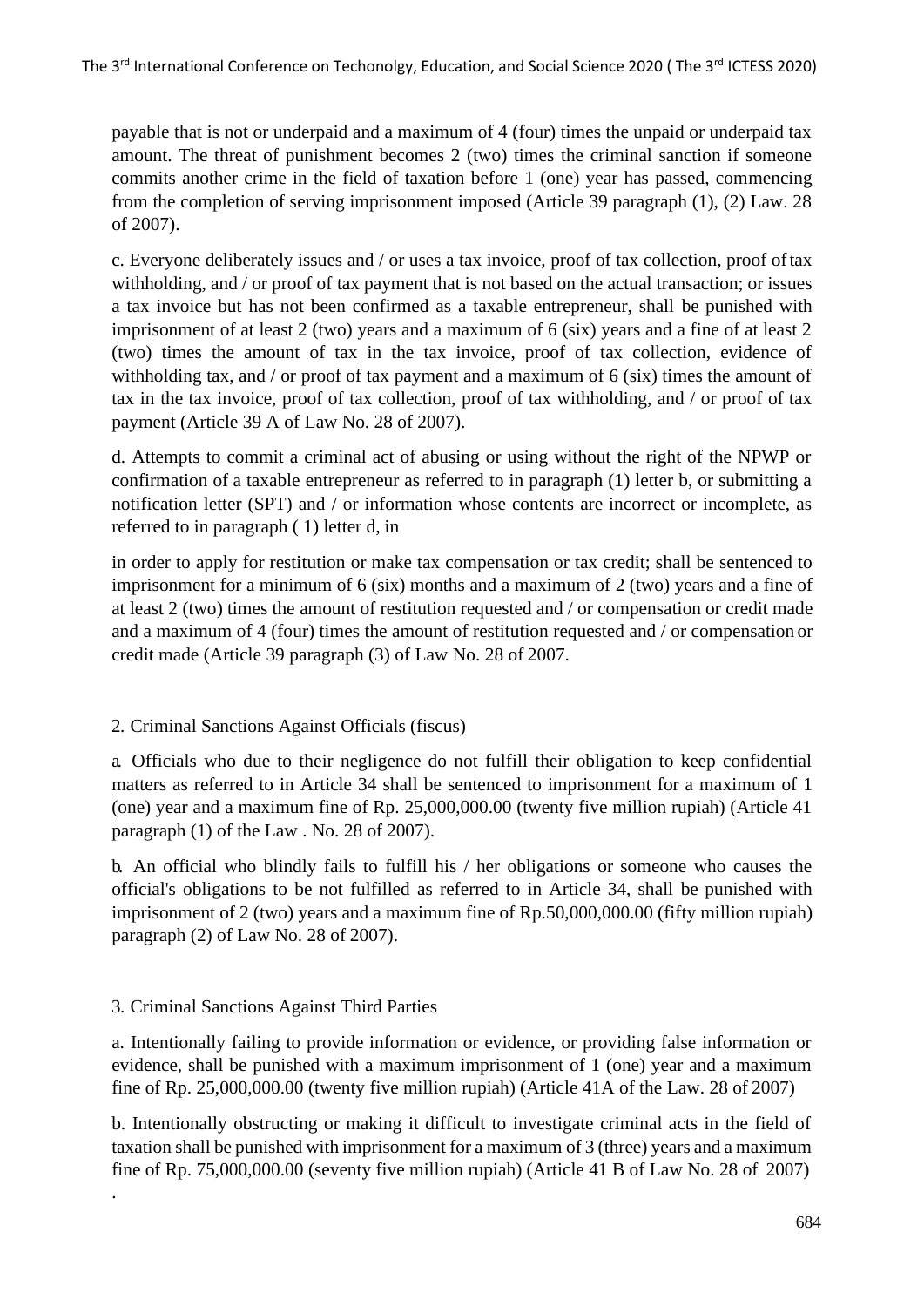c. Intentionally failing to fulfill the obligations referred to in Article 35 A paragraph (1) shall be punished with a maximum imprisonment

1 (one) year or a maximum fine of Rp. 1,000,000,000.00 (one billion rupiah).

d. Intentionally causing the official and other party's obligations to be not fulfilled as referred to in Article 35 A paragraph  $(1)$  shall be punished with imprisonment of up to 10(ten) months or a maximum fine of Rp. 800,000,000.00 (eight hundred thousand rupiah).

e. Intentionally failing to provide data and information requested by the Director General of Taxes as referred to in Article 35 A paragraph (2) shall be punished with imprisonment of a maximum of 10 (ten) months or a maximum fine of Rp. 800,000,000.00 (eight hundred million rupiah) .

f. Intentionally misusing tax data and information so as to cause losses to the state shall be punished with a maximum imprisonment of 1 (one) year or a maximum fine of Rp. 500,000,000.00 (five hundred million rupiah).

The imposition of criminal sanctions in the taxation sector is ultimum remedium, meaning that criminal law or criminal sanctions are only applied when other efforts have been made but have no effect at all or in other words do not have a deterrent effect for both the perpetrator and the potential perpetrator. And it seems that what is prioritized in dealing with criminal acts in the field of taxation is the return of the amount of losses arising from this crime. Thus, if the administrative sanctions have been fulfilled or have been returned or paid, there is no need for criminal sanctions to be applied. This is stated in Article 44 B, namely that in the interest of state revenue, at the request of the Minister of Finance, the Attorney General can stop investigations of criminal offenses in the field of taxation within 6 (six) months from the date of the request letter. The termination of the investigation is only carried out after the taxpayer has paid off the tax debt that has not been paid or is underpaid or which should not have been returned and added with administrative sanctions in the form of a fine of 4 (four) times the amount of tax not paid or underpaid, or which should not have been returned. The provisions in Article 44 B cause the law enforcement in the field of taxation to be poor, because law enforcers, especially prosecutors, can abuse their existing powers, which should have been applied, but the Attorney General can put it aside for the sake of state revenue. At the level of the Ministry of Finance there may also be abuse of authority by individuals

officials within the Ministry of Finance to ask the Attorney General not to continue this crime in the field of taxation (see the case of Paulus Tumewu, Jawa Pos, Saturday, May 1, 2010). In view of this, in our opinion, Article 44 B should be deleted or its editorial changes, which in essence cannot stop investigations of criminal offenses in the field of taxation.

# **D. Law Enforcement in the Tax Sector during the Covid Pandemic 19**

In certain conditions sometimes laws or laws or more precisely legal sanctions cannot be enforced appropriately, for example due to natural disasters beyond human calculation, including in this case the Covid 19 pandemic that has hit our country today. As a result of this,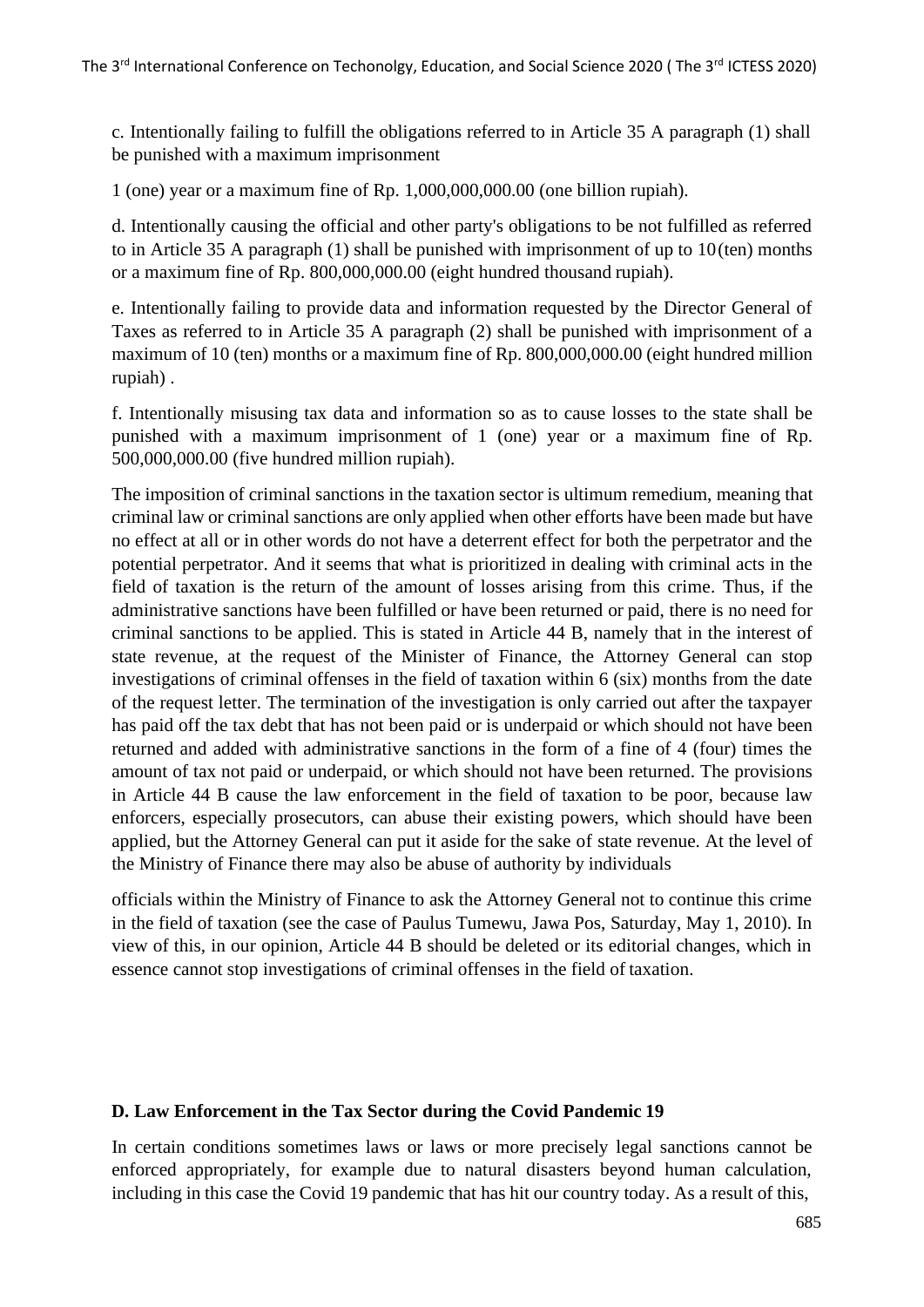something may become invalid or its entry into force may be postponed. This is just an example: The Regional Revenue Management Agency (BPPD) of Bandung City is forced to postpone law enforcement against taxpayers. BPPD relaxes enforcement of tax collection laws. Among other things, a tax incentive policy in the form of tax relaxation that eliminates fines for late payment of taxes that are valid until December 2020 (Humas Pemda Bandung, Thursday, October 15, 2020). Then the BPPD of Bandung City also issued a policy of exemption from land and building tax which had SPPT up to one hundred thousand rupiah. Including land and building tax exemptions for Independence Fighting Veterans and Guerilla service star holders. In the opinion of the author, such a policy can also be taken by the central government, in this case the Directorate General of Taxes, to issue a policy of giving relief to taxpayers, both legal entities or companies and individual taxpayers. Including the existence of a Government Policy which has exempted a 450 watt electricity tax for the public which is valid for six months. This policy is very good because the Government pays attention to changes that have occurred in communities that have recently been hit by the Covid 19 pandemic.

# **E. Conclusion**

From the description above, it can be concluded that to enforce the law in the field of taxation, administrative and criminal sanctions are required. In certain circumstances, legal sanctions may not be enforced or their enforcement postponed due to a disaster that has hit the community, including in this case the Covid 19 pandemic. the state, meanwhile, the criminal sanctions take a long time and do not immediately enter the state treasury. However, there is a weakness, namely that there is no deterrent effect for both the perpetrator and the potential perpetrator and ultimately the tax crime will continue, both in terms of quantity and quality.

# BIBLIOGRAPHY

- Djamaludin Antjok. 1995 *Taxes, Law Enforcement and Justice*. Seminar at the Faculty of Law, Diponegoro University Semarang.
- Moeljo Hadi. 1995. *Basics of State Tax Collection*. Jakarta: PT. Raja Grafindo Persada.
- Baharudin Lopa 1987*. Guidance and Law Enforcement Issues in Indonesia*. Jakarta: Bulan Bintang.
- Mardiasmo. 1992. *Taxation.* Yogyakarta: Andi Ofset.
- Wirjono Prodjodikoro. 1989. *Principles of Criminal Law in Indonesia.* Bandung: PT. Eresco.
- Satjipto Rahardjo. Without Year. *Law and Society*. Bandung: Space.

Soerjono Soekanto. 1986. *The Use Of Sociology Of Law For Legal Circles*. Bandung: Alumni.

. 1982. *Legal Awareness and Legal Compliance*. Jakarta: Rajawali Press.